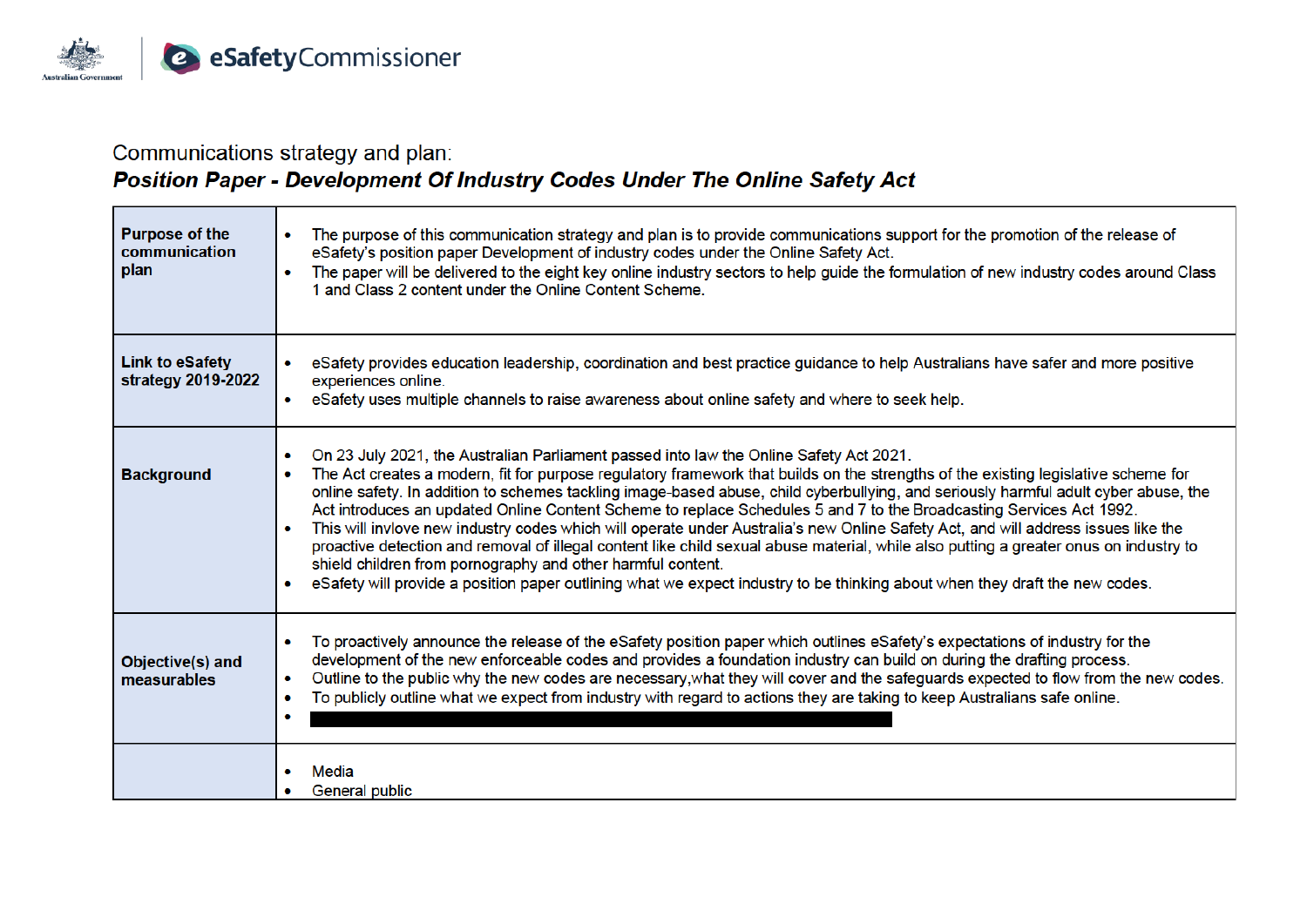

| <b>Target Audience(s)</b>                       | <b>Industry</b><br><b>Stakeholders</b>                                                                                                                                                                                                                                                                                                                                                                                                                                                                                                                                                                                                                                                                                                                                                                                                                                                                                                                                                                                                                                                                                                                                                                                                                                                                                                                                                                                                                                                                                                                                                                                                                                                                                                                                                                                                                                                                                                                                                                                                                                                                                                                                                                                                                                                                                                                                                                                                                                                                                                                                                                                                                                                                                                                                                                                                                                                                                                                                                                                                                                                                                                                                                                                  |
|-------------------------------------------------|-------------------------------------------------------------------------------------------------------------------------------------------------------------------------------------------------------------------------------------------------------------------------------------------------------------------------------------------------------------------------------------------------------------------------------------------------------------------------------------------------------------------------------------------------------------------------------------------------------------------------------------------------------------------------------------------------------------------------------------------------------------------------------------------------------------------------------------------------------------------------------------------------------------------------------------------------------------------------------------------------------------------------------------------------------------------------------------------------------------------------------------------------------------------------------------------------------------------------------------------------------------------------------------------------------------------------------------------------------------------------------------------------------------------------------------------------------------------------------------------------------------------------------------------------------------------------------------------------------------------------------------------------------------------------------------------------------------------------------------------------------------------------------------------------------------------------------------------------------------------------------------------------------------------------------------------------------------------------------------------------------------------------------------------------------------------------------------------------------------------------------------------------------------------------------------------------------------------------------------------------------------------------------------------------------------------------------------------------------------------------------------------------------------------------------------------------------------------------------------------------------------------------------------------------------------------------------------------------------------------------------------------------------------------------------------------------------------------------------------------------------------------------------------------------------------------------------------------------------------------------------------------------------------------------------------------------------------------------------------------------------------------------------------------------------------------------------------------------------------------------------------------------------------------------------------------------------------------------|
| <b>Key overarching</b><br>proactive<br>messages | • The position paper we have presented to industry outlines eSafety's expectations for the development of the new codes and provides<br>a foundation industry can build on during the drafting process. eSafety has done a lot of the heavy lifting setting out in detail the<br>objectives, outcomes and measures industry may take to deal with harmful online content.<br>Through early and deep consultation with industry, we have sought to demystify and simplify a complex set of provisions into<br>outcomes-based guidance. It will be up to industry, more broadly, to decide "how" they will achieve these outcomes.<br>eSafety has been working closely with industry to ensure that robust codes are developed which offer meaningful safety protections<br>for Australians of all ages online and we will continue to work closely with them as they draft the codes," eSafety Commissioner Julie<br>Inman Grant said. "We want the online industry to succeed in this endeavour because effective codes will result in a safer internet for<br>all.<br>The codes we have now were developed almost 20 years ago before the explosion in the use of social media, messaging apps,<br>$\bullet$<br>interactive games, livestreaming and the widespread use of smart phones.<br>We're here to support industry to create a modern fit-for-purpose online safety ecosystem that encourages industry to proactively<br>detect and remove the most harmful content, because we believe eSafety and the online industry have a critical co-regulatory role to<br>play here in helping keep Australians safe online.<br>The new codes, which will operate under Australia's new Online Safety Act, will address issues like the proactive detection and<br>$\bullet$<br>removal of illegal content like child sexual abuse material, while also putting a greater onus on industry to shield children from<br>pornography and other harmful content.<br>• The codes will be drafted by industry, and apply to eight industry sections, including social media services, websites, search engines,<br>app stores, internet service providers, device manufacturers, hosting services, and electronic services, including email, messaging,<br>gaming and dating services.<br>• eSafety's position paper proposes an outcomes-based framework, which aims to achieve proactive detection and removal of the<br>worst-of-the-worst Class 1 content like child sexual abuse material and pro-terror content.<br>The onus is on industry to offer solutions to how they might achieve this, including through technology such as proactive human and<br>machine monitoring, account suspensions and deactivations, deindexing of search results, and the use of filtering.<br>The codes will also require that the industry limits children's exposure to pornography and other harmful content, which could be<br>$\bullet$<br>achieved through age verification and age assurance mechanisms, internet filters and default safe search modes.<br>We also expect industry to have tools in place that empower users allowing them to control their own access, as well as children's<br>access, to harmful content. |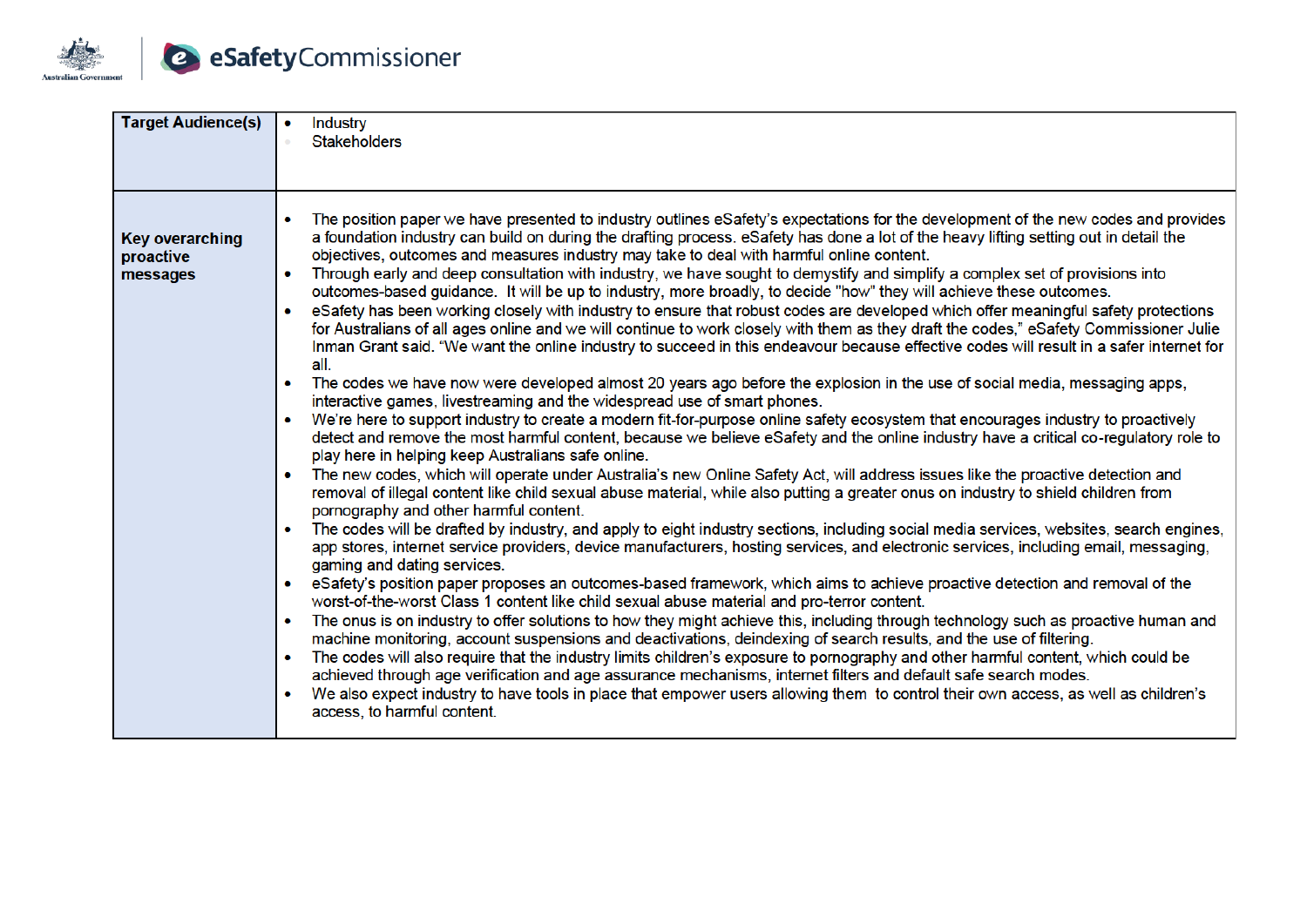

#### **Communications action plan**

| <b>Target Audience/</b><br><b>Stakeholder Group</b> | <b>Aim</b>                                                                                                                                                                                                                                                                                                                                                                                                                                                                                                                                                                                        | <b>Communications collateral - items</b><br>required                                                                                                                                                                                                                                                                                                                                                     | Who to action? | By When?                                                                                                |
|-----------------------------------------------------|---------------------------------------------------------------------------------------------------------------------------------------------------------------------------------------------------------------------------------------------------------------------------------------------------------------------------------------------------------------------------------------------------------------------------------------------------------------------------------------------------------------------------------------------------------------------------------------------------|----------------------------------------------------------------------------------------------------------------------------------------------------------------------------------------------------------------------------------------------------------------------------------------------------------------------------------------------------------------------------------------------------------|----------------|---------------------------------------------------------------------------------------------------------|
| <b>Media</b>                                        | To proactively promote<br>explain the purpose of the<br>codes position paper and<br>what we expect of the<br>online industry when it<br>comes to protecting<br>Australians from harmful<br>online content.<br>Use of clear messaging<br>that outlines how:<br>this paper provides a<br>$\circ$<br>structure and options that<br>will give industry flexibitly,<br>prevent the codes from<br>dating and facilitates the<br>taking of a balanced and<br>proportionateapproach.<br>we have tried hard to<br>$\circ$<br>make this practical for<br>industry and meaningful<br>at the same time from a | The story would include an<br>interview with Julie Inman Grant<br>and possibly quotes from the<br>Minister.<br>Journalist to be supplied with<br>embargoed position paper and<br>media release.<br>Option to record Radio Release<br>grabs. The fact these are<br>enforceable codes - ie they are not<br>voluntary like the ACMA's could<br>produce some media follow up.<br>Social media promotion plan |                | To be published Wednesday<br>29 September, but approach to<br>journalist would take place this<br>week. |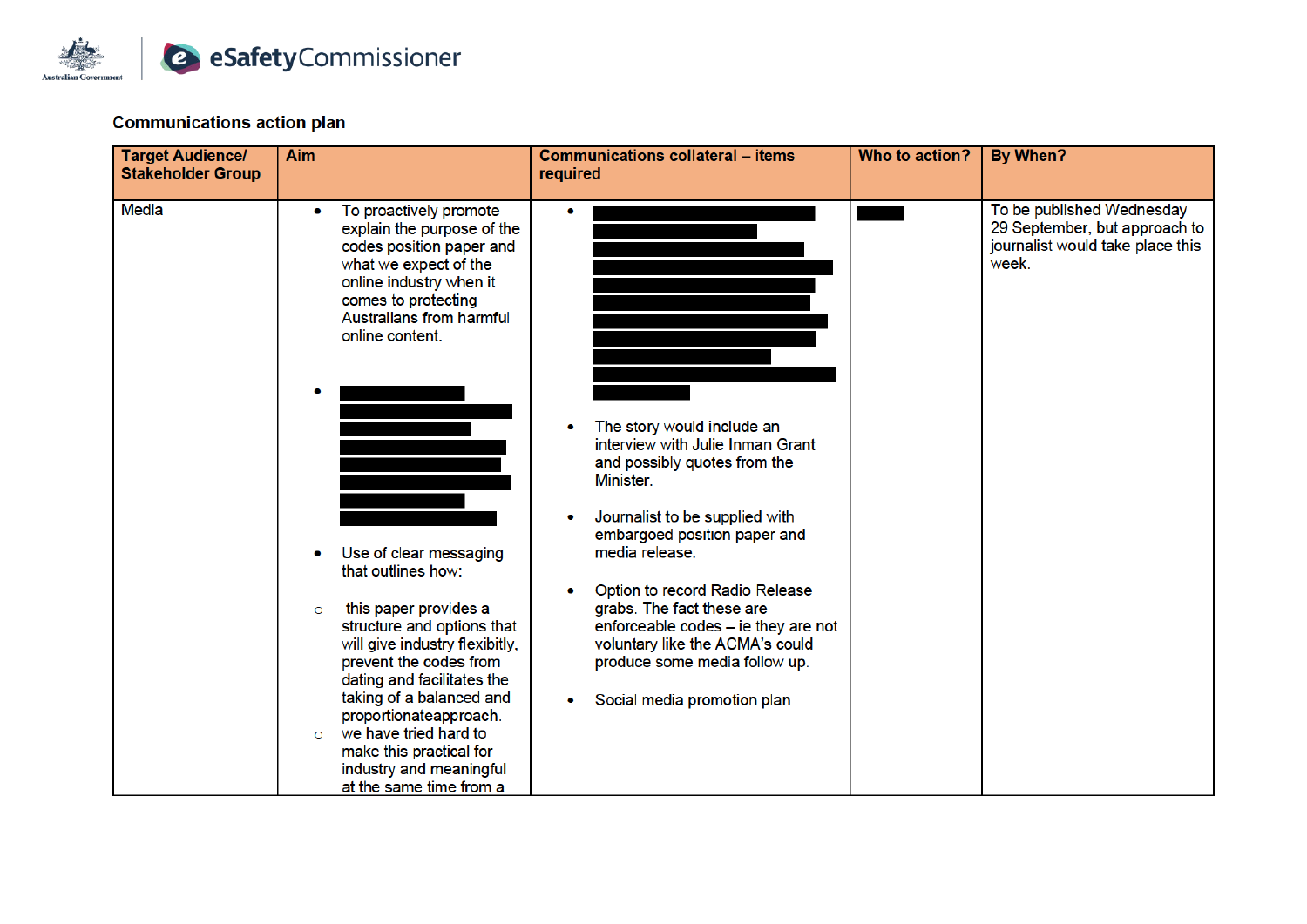

| <b>Target Audience/</b><br><b>Stakeholder Group</b> | Aim                                                                                                                                                                                                                                   | <b>Communications collateral - items</b><br>required                                                                                     | Who to action? | By When?                                     |
|-----------------------------------------------------|---------------------------------------------------------------------------------------------------------------------------------------------------------------------------------------------------------------------------------------|------------------------------------------------------------------------------------------------------------------------------------------|----------------|----------------------------------------------|
|                                                     | safeguard perspective to<br>ensure industry is well<br>placed to present codes<br>that can be registered.<br>we will continue to work<br>$\circ$<br>closely with industry to<br>help achieve practical and<br>meaningful protections. |                                                                                                                                          |                |                                              |
| <b>Media Release</b>                                | To increase the public<br>۰<br>awareness of the codes<br>and eSafety's<br>expectations of the role<br>the tech industry needs to<br>play in protecting their<br>users                                                                 | Media Release with website link to<br>۰<br>position paper                                                                                |                | To go out 6am the morning of<br>29 September |
| Social media                                        | <b>Fact vs Fiction thread</b><br>$\bullet$<br>highlighting what the<br>codes will and won't do to<br>counter misconceptions<br>and misinformation.                                                                                    | Short posts outlining the<br>۰<br>importance of the codes with links<br>to any published story and to our<br>website and position paper. |                | Morning of 29 September                      |
| Website                                             | Provide simple and easy<br>to access information on                                                                                                                                                                                   |                                                                                                                                          |                | Late evening of Tuesday 28<br>September.     |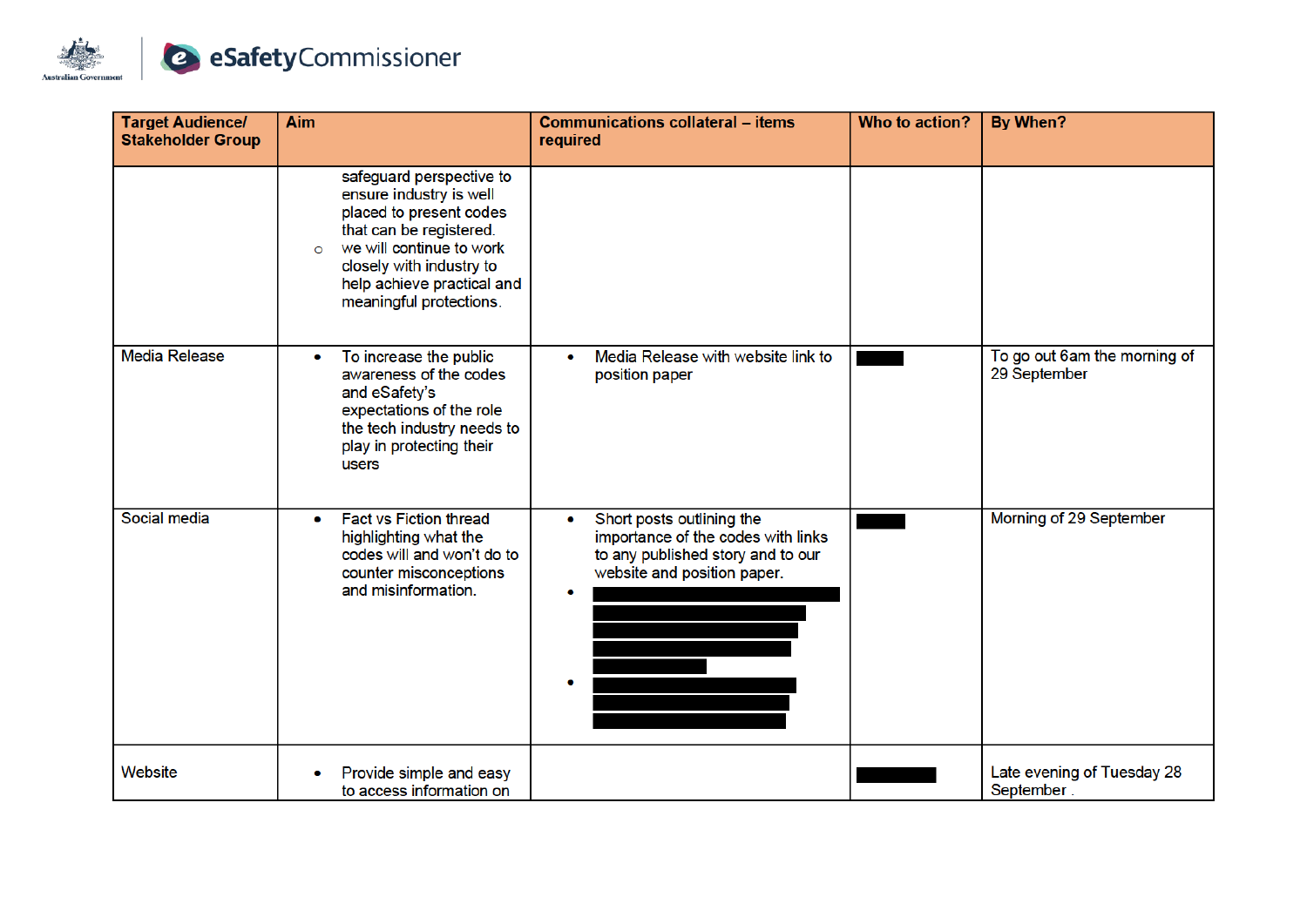

| <b>Target Audience/</b><br><b>Stakeholder Group</b> | <b>Aim</b>                                                                                                                                                                                                    | <b>Communications collateral – items</b><br>required                                                                                                            | Who to action? | By When?             |
|-----------------------------------------------------|---------------------------------------------------------------------------------------------------------------------------------------------------------------------------------------------------------------|-----------------------------------------------------------------------------------------------------------------------------------------------------------------|----------------|----------------------|
|                                                     | the new codes, and<br>hosting of the full position<br>paper.                                                                                                                                                  | Dedicated webpage for the new<br>۰<br>codes or as part of an OSA landing<br>page.<br>Webpage hosting link to position<br>paper<br>A link to any published story |                |                      |
| Industry engagement                                 | Briefing session with<br>industry associations and<br>bodies as well as their<br>members to give them an<br>overview of the paper<br>ahead of release.<br>This will occur the day<br>before official release. | <b>Finalised position paper</b><br><b>Potential EDMs</b>                                                                                                        |                | Tuesday 28 September |

#### Social media plan

| <b>PRE LAUNCH</b> |   |  |                                                                                                                                                                                                                                                                                                                                                                                                                     |                  |
|-------------------|---|--|---------------------------------------------------------------------------------------------------------------------------------------------------------------------------------------------------------------------------------------------------------------------------------------------------------------------------------------------------------------------------------------------------------------------|------------------|
| 28-Sep            | Ш |  | New online industry codes are coming. Under Australia's new Online Safety Act the<br>online industry will develop new codes to help tackle illegal content like child sexual<br>abuse material and help protect children from exposure to pornography and other<br>adult content they are not emotionally or developmentally ready for. eSafety's<br>position paper on the codes will be released soon. Stay tuned! | Coming soon tile |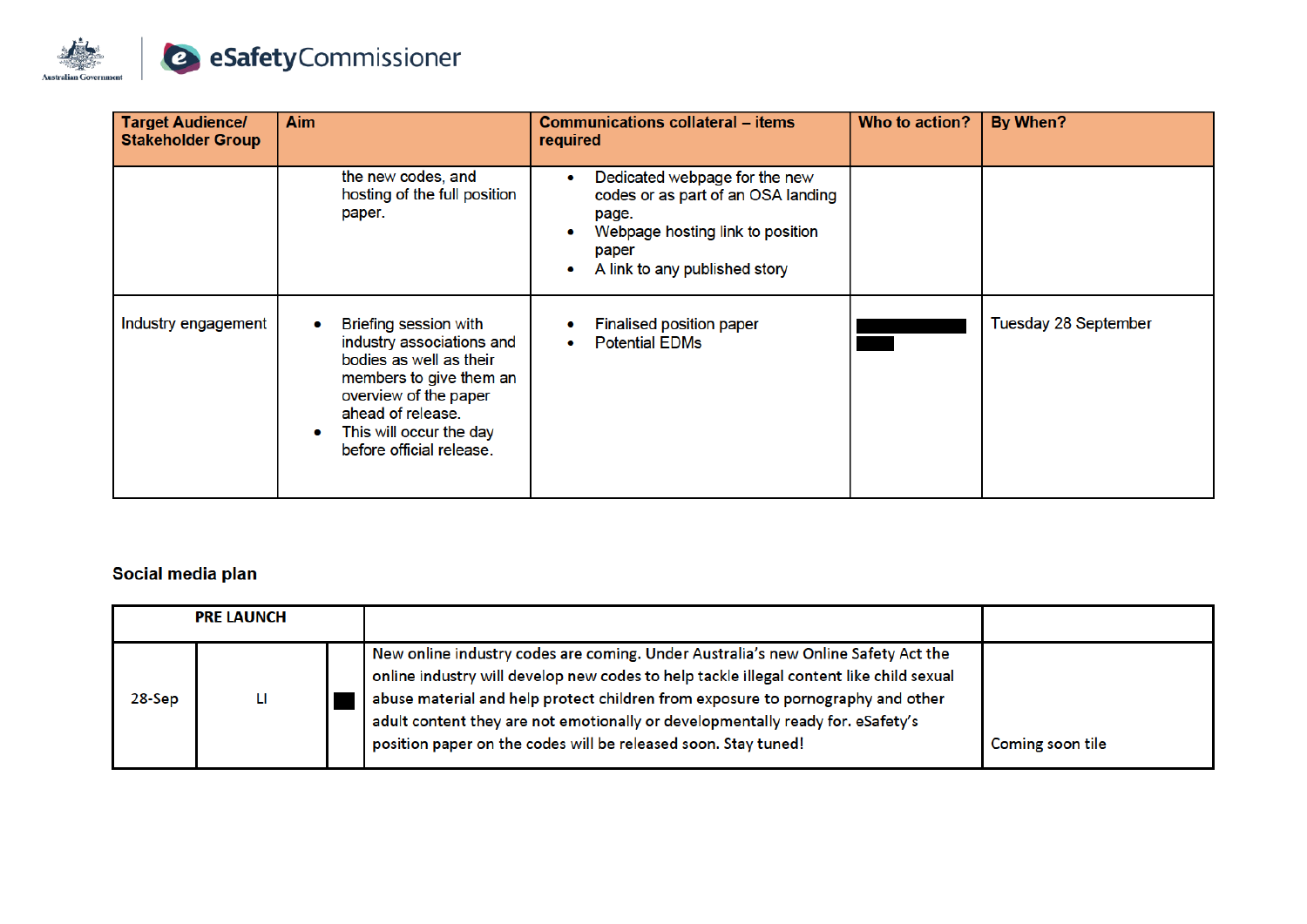

| 28-Sep | <b>TW</b>        | Under Australia's new #OnlineSafetyAct the online industry will develop new codes to<br>help tackle illegal content like child sexual abuse material & help protect children from<br>content they are not emotionally or developmentally ready for. Our paper on the<br>codes released soon.                                                                                                                                                                                                                                                                                   | Coming soon tile    |
|--------|------------------|--------------------------------------------------------------------------------------------------------------------------------------------------------------------------------------------------------------------------------------------------------------------------------------------------------------------------------------------------------------------------------------------------------------------------------------------------------------------------------------------------------------------------------------------------------------------------------|---------------------|
|        | <b>LAUNCH</b>    |                                                                                                                                                                                                                                                                                                                                                                                                                                                                                                                                                                                |                     |
| 29-Sep | LI - pinned post | Today we presented the online industry with a blueprint to guide them in the<br>development of new industry codes to regulate harmful online content and raise the<br>bar when it comes to the safety of Australians online. The new codes, which will be<br>developed by industry and operate under Australia's new Online Safety Act, will<br>address issues like the proactive detection and removal of illegal content like child<br>sexual abuse material, while also putting a greater onus on industry to shield children<br>from pornography and other harmful content |                     |
|        |                  | LINK TO STORY + POSITION PAPER                                                                                                                                                                                                                                                                                                                                                                                                                                                                                                                                                 | Position paper tile |
|        | TW - Pinned      | <b>THREAD</b><br>1. Today we presented the online industry with a blueprint to guide them in the<br>development of new industry codes to regulate harmful online content & raise the bar<br>when it comes to the safety of Australians online.                                                                                                                                                                                                                                                                                                                                 | Position paper tile |
| 29-Sep | post             | 2. The new codes, which will be developed by industry & operate under Australia's<br>new #OnlineSafetyAct, will address issues like detection & removal of illegal content<br>like child sexual abuse material, while also putting a greater onus on industry to shield<br>children from porn & other harmful content.                                                                                                                                                                                                                                                         | Position paper tile |
|        |                  | 3. Read the position paper here: LINK                                                                                                                                                                                                                                                                                                                                                                                                                                                                                                                                          | Position paper tile |
| 29-Sep | <b>TW</b>        | eSafety's Online Industry Codes position paper is hot of the presses & now it's up to<br>you. We're here to support industry in the development of the new codes &<br>encourage you to reach out to all your stakeholders to get their feedback to create a                                                                                                                                                                                                                                                                                                                    | Position paper tile |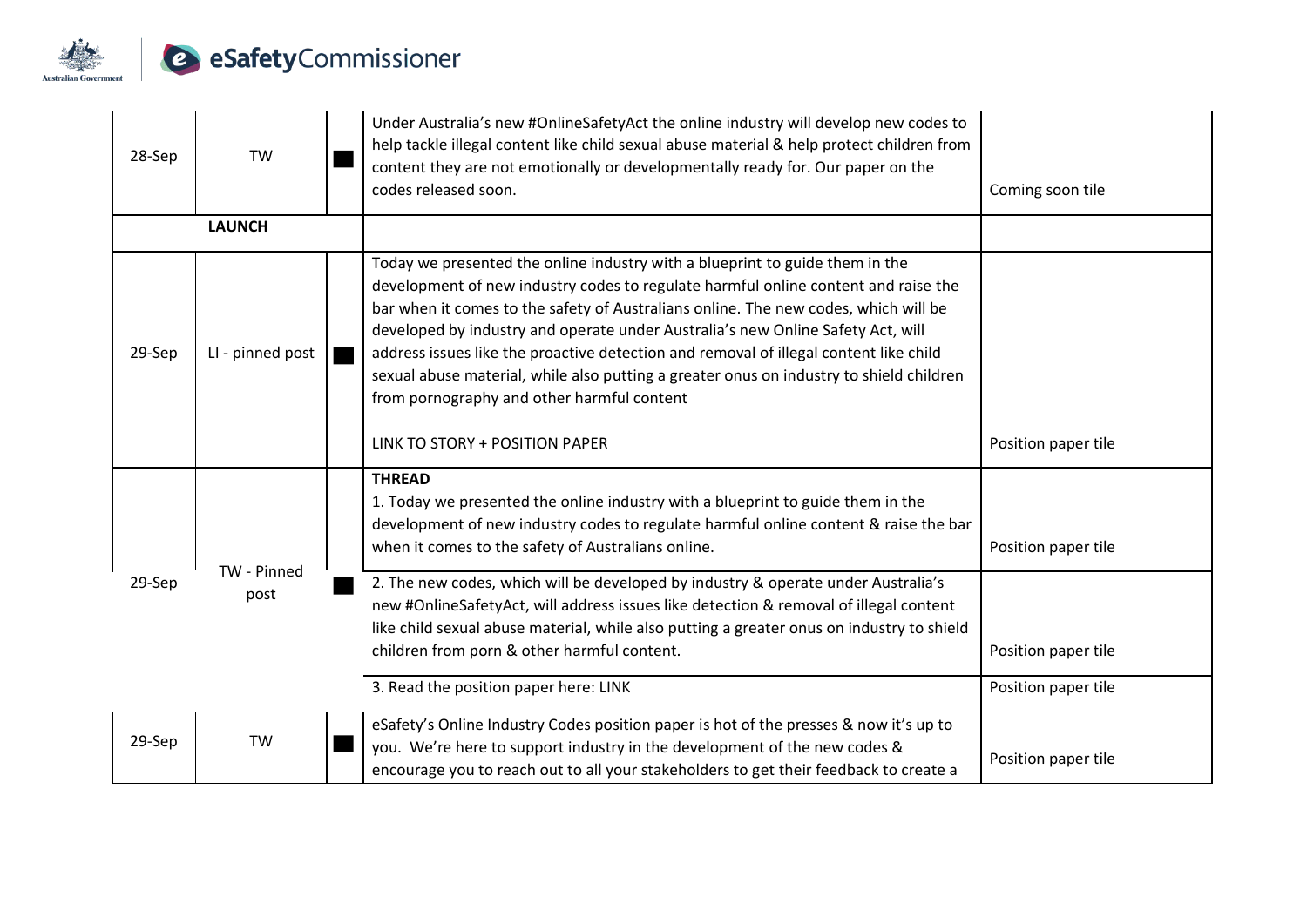

|        |                      | modern fit-for-purpose online safety ecosystem that helps keep Australians safer<br>online: LINK TO PAPER                                                                                                                                                                                                                                                                                                                                                 |                  |
|--------|----------------------|-----------------------------------------------------------------------------------------------------------------------------------------------------------------------------------------------------------------------------------------------------------------------------------------------------------------------------------------------------------------------------------------------------------------------------------------------------------|------------------|
|        |                      |                                                                                                                                                                                                                                                                                                                                                                                                                                                           |                  |
| 30-Sep | <b>FB</b>            | The high tech and online industry has begun drafting new codes that will require<br>members to have mechanisms in place that limit children's exposure to pornography<br>and other harmful content, as well as put tools in place such as age verification,<br>internet filters and safe search modes, that empower users to control their own<br>access, as well as children's access, to harmful content online. LINK TO PAPER OR<br><b>MEDIA STORY</b> | Young child tile |
| 30-Sep | TW, FB<br>(targeted) | eSafety's Online Industry Codes position paper is hot of the presses and now it's up to<br>you. We're here to support industry in the development of the new codes and we<br>encourage you to reach out to all your stakeholders to get their feedback to create a<br>modern fit-for-purpose online safety ecosystem that helps keep Australians safe<br>online.                                                                                          |                  |
|        |                      |                                                                                                                                                                                                                                                                                                                                                                                                                                                           |                  |
|        |                      | eSafety's position paper is a blueprint to inform and guide industry in developing<br>codes. Working with eSafety, it is now for industry to develop codes with appropriate<br>community safeguards.                                                                                                                                                                                                                                                      |                  |
|        |                      |                                                                                                                                                                                                                                                                                                                                                                                                                                                           |                  |
|        |                      | The position paper outlines eSafety's expectations regarding the substance, design,<br>development and administration of industry codes. It gives industry a framework and<br>options for moving forward.                                                                                                                                                                                                                                                 |                  |
|        |                      |                                                                                                                                                                                                                                                                                                                                                                                                                                                           |                  |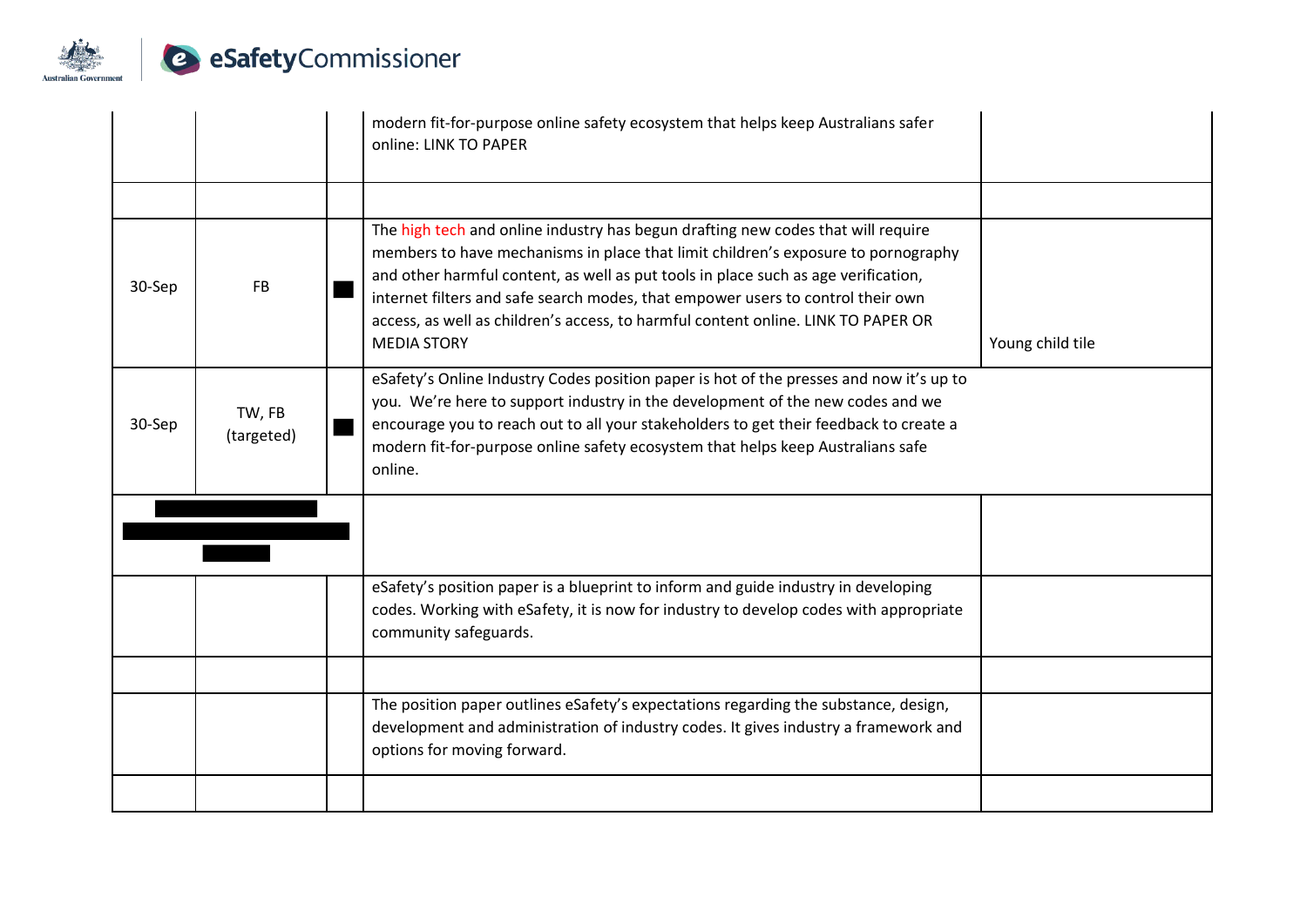

|  | eSafety has worked closely with industry associations and bodies to develop the<br>position paper. eSafety will continue to work closely with industry players to progress<br>industry codes.                                                                         |
|--|-----------------------------------------------------------------------------------------------------------------------------------------------------------------------------------------------------------------------------------------------------------------------|
|  |                                                                                                                                                                                                                                                                       |
|  | The position paper outlines eSafety's expectations regarding consultation of industry<br>codes & provides tangible objectives & outcomes for industry to achieve. eSafety will<br>provide all impacted stakeholders the opportunity to provide feedback on the codes. |
|  |                                                                                                                                                                                                                                                                       |
|  | eSafety's position paper does not call for the removal of online pornography.<br>Recognising it is age-inappropriate for children, it calls for children to be prevented<br>from readily accessing online pornography w/out protections.                              |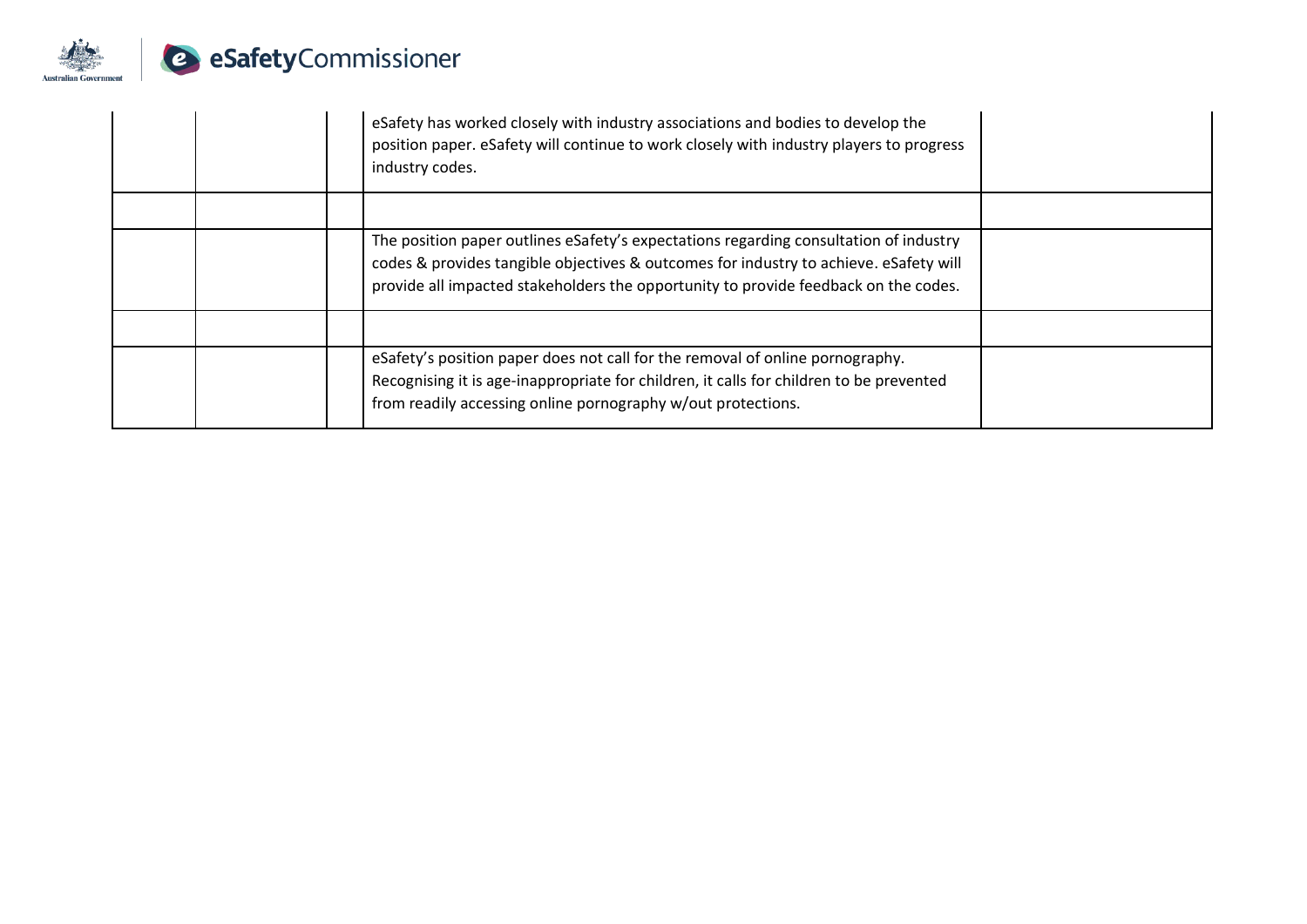

# **Media release**

**EMBARGOED UNTIL 12.01am 29 September 2021**

**Pressure squarely on industry to better protect Australians online**

Australia's eSafety Commissioner will today present the online industry with a blueprint to guide the development of new industry codes to regulate harmful online content raising the bar when it comes to the safety of Australians online.

Following months of consultation with industry, the outcomes-based position paper will be presented to industry, detailing eSafety's expectations for the development of the new codes, providing a foundation industry can build on during the drafting process.

The new codes, which will operate under Australia's new Online Safety Act, will address issues like the proactive detection and removal of illegal content like child sexual abuse material, while also putting a greater onus on industry to shield children from pornography and other harmful content.

"eSafety has been working closely with industry to ensure that robust codes are developed which offer meaningful safety protections for Australians of all ages online and we will continue to work closely with them as they begin the drafting process," eSafety Commissioner Julie Inman Grant said. "We want the online industry to succeed in this because their success is our success and will help protect more Australians online.

"The codes we have now were developed almost 20 years ago before the explosion in the use of social media, messaging apps, interactive games, livestreaming and the widespread use of smart phones. With modernisation of the Online Safety Act, we're also taking more of a harms-based approach to this range of issues.